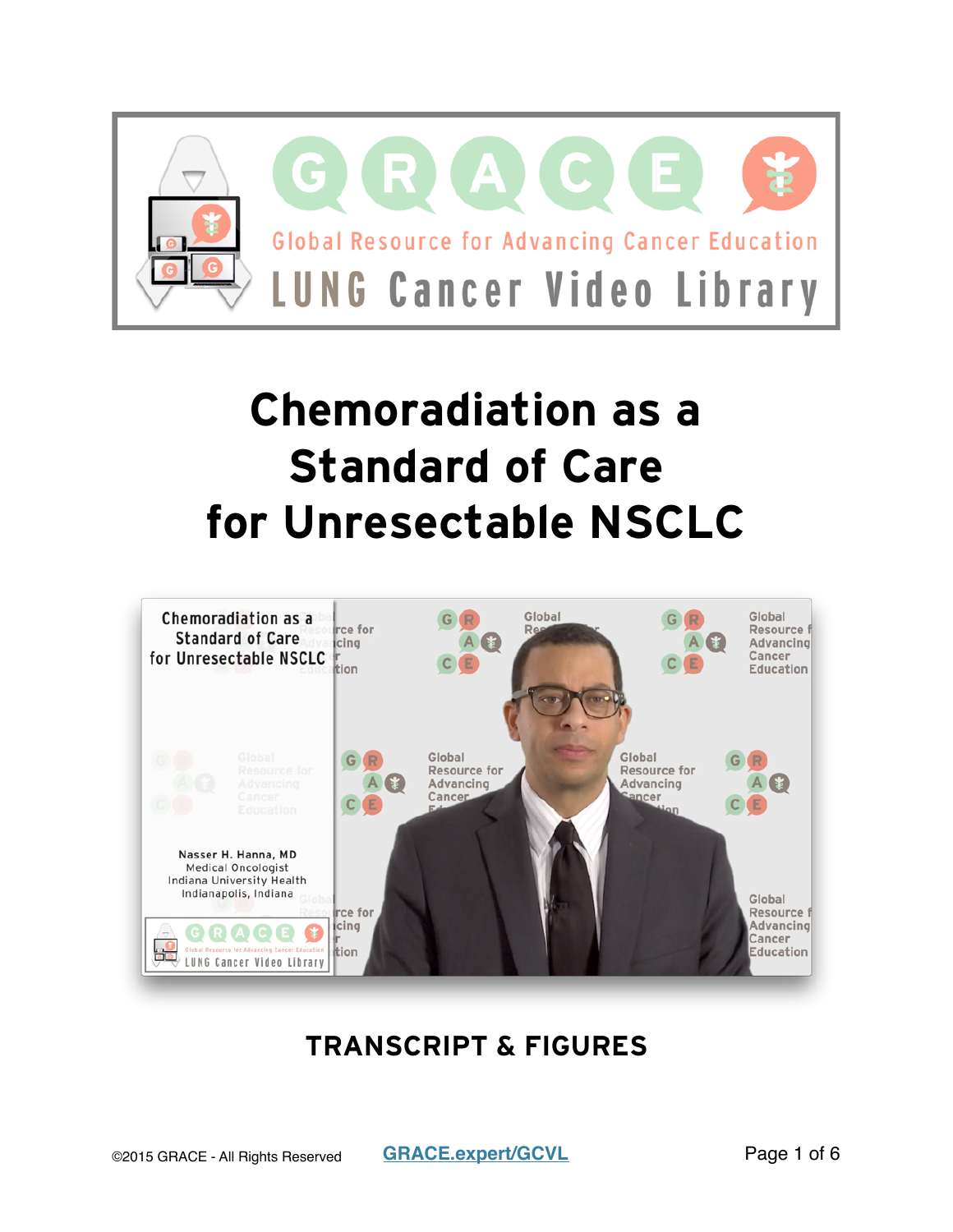#### GRACE Cancer Video Library - Lung

So what is the standard of care treatment for those who are not going to have surgery for stage III disease that are either medically inoperable or they are surgically unresectable? Well for decades radiation therapy has formed the backbone of treatment. If you can't surgically remove a tumor, you can certainly apply radiation to that tumor; you radiate the tumor, the lymph nodes, and some surrounding tissue where microscopic disease may be. That form of therapy can be effective but by itself oftentimes is not curative. It will shrink tumors and oftentimes patients will have a reduction in symptoms, maybe a tumor was compressing an airway or maybe it was causing them to cough up blood or something like that where the radiation therapy can be effective at relieving some of those symptoms.

Historically radiation therapy alone for stage III disease has resulted in about a 5% cure rate — the vast majority of patients will develop growth shortly thereafter, either outside the radiated field, occasionally in the radiated field, but most commonly distant metastatic disease. That's because even though the disease appears to be confined to the chest, we know that the majority of patients already have microscopic spread of their cancer to other parts of their body. That's not something that you can see on a CT scan, it's not something that you can see on a PET scan, it's certainly not something you can feel on a physical exam, but we know that's the case because historically when you've done surgery alone for this group of patients and successfully removed all the disease you can see, the vast majority of people will still develop distant, recurrent disease usually within about a year's time. Radiation therapy alone can have some effectiveness for patients, but by and large it's a short term effect and it oftentimes doesn't cure patients.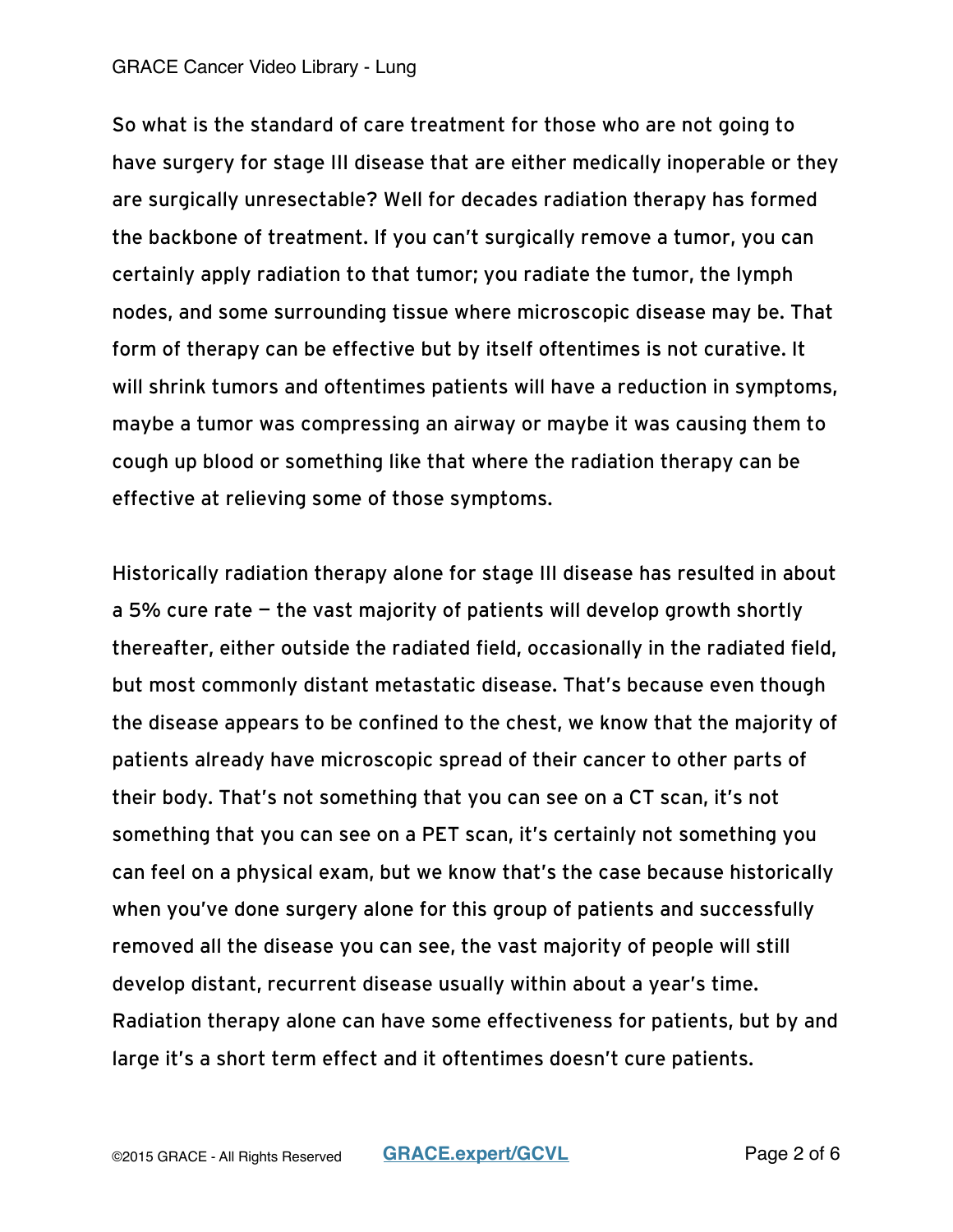#### GRACE Cancer Video Library - Lung

Starting really about three or four decades ago, chemotherapy was beginning to be incorporated in the treatment of patients with stage III disease. In the 1970s it was demonstrated that chemotherapy could shrink cancers that had already metastasized, and perhaps if it could shrink cancers that were large enough to see on x-rays, maybe it would be effective enough to treat that microscopic disease that patients have with stage III lung cancer.

So beginning in the 1970s and really going in full force in the 1980s, chemotherapy was incorporated with radiation strategies and a whole host of different strategies were tried. The most common strategy was to give a couple of courses of chemotherapy first, try to shrink the cancer, try to treat that microscopic metastatic disease early on, and then follow that with radiation therapy. Early efforts into that approach were not terribly successful, and that's for several reasons. Number one, our staging tools weren't very good, so oftentimes even though we thought patients have stage III disease, they oftentimes already had stage IV disease and they weren't going to be cured with that type of strategy. Secondly, many patients who participated in those clinical trials were already not doing well. They had what we call a low performance status, in other words, they had already become very debilitated by their disease and their ability to tolerate therapy wasn't very good. Thirdly, our radiation techniques were fairly crude at the time, radiation planning was very crude at the time as well. Fourth, our chemotherapy actually was not terribly active; although it was modestly active, it probably wasn't the most effective therapy that patients could receive. Lastly, it really wasn't recognized, the clinical significance of having weight loss. So oftentimes patients will have suffered a lot of weight loss which is really a signal that they truly have systemic disease, and when you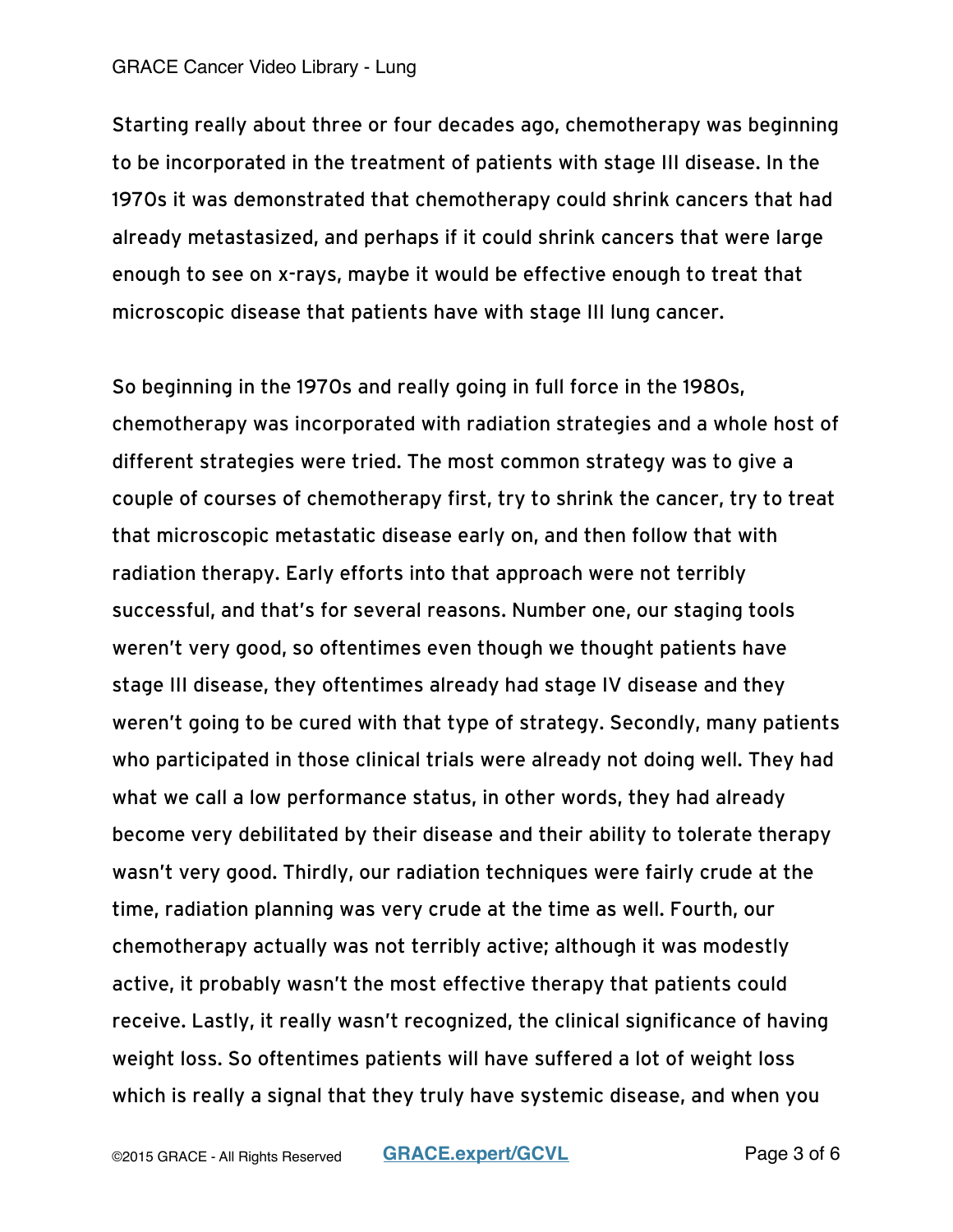include all those types of patients on clinical trials, you're really setting yourself up for failure.

The initial attempts at trying to treat patients with both chemotherapy and radiation therapy really would be considered failures. Outcomes were not very good, we really didn't seem to improve cure rates over radiation therapy alone, and this was in an era in which chemotherapy was not very well tolerated. That really started to change in the mid-1980s, and really a landmark trial was conducted by a United States cooperative group. In this trial, patients were excluded if they had a really poor functional status, if they had significant weight loss, and so it really narrowed the group of patients who could potentially benefit from this therapy. In this study, patients received two courses of chemotherapy, and then that was followed by six weeks of radiation therapy. For the first time, we were able to demonstrate an improvement in cure rates. It was fairly modest, we went from about a 5% cure rate to about a 15% cure rate.

Because that was the first time that was really ever demonstrated, a second trial was required to really make sure that this was a real finding. So a second trial was done in the United States by other cooperative groups; this was a much larger trial and they essentially replicated that data.

Well in the 1980s and in the 1990s, this strategy of giving chemotherapy and radiation therapy at the same time was becoming a standard approach in many different cancers. This included cancers of the pancreas, of the esophagus, of the head and neck, of the rectum, and so that sort of idea was attempted in lung cancer. Now we weren't sure if we could actually give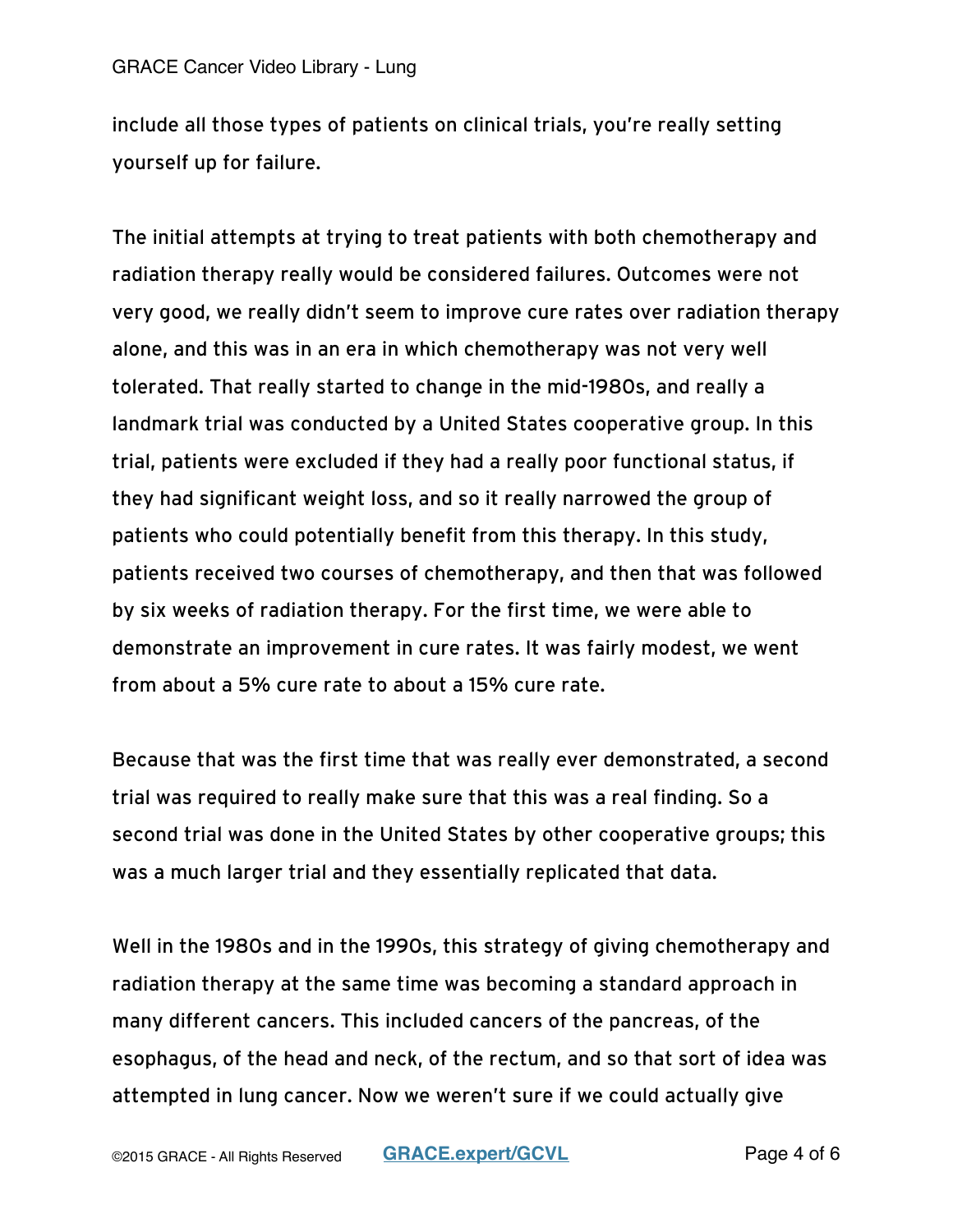#### GRACE Cancer Video Library - Lung

chemotherapy and radiation at the same time to somebody who had lung cancer. It's a bit different radiating the mid-chest area where the heart is going to get radiation, the lungs are exposed to a lot of toxicity from radiation, the esophagus would oftentimes be in the field of radiation. So the first thing we had to do was prove that it was safe and feasible to do, and indeed investigators did demonstrate that. The next step was to determine whether that strategy of giving chemotherapy and radiation at the same time would truly be more effective than giving them separately – there were a lot of theoretical advantages to doing that. First, you would not delay the radiation therapy. Secondly, you might be able to give both therapies at the same time which would work to kill cancer cells in different ways simultaneously, but we knew that it would come at a risk.

We knew that it would come at a risk of increased side effects when you give the treatments together versus giving them separately. Several randomized trials were conducted in the United States, in Japan, in Europe, that looked at comparing the concurrent administration of chemotherapy and radiation to the sequential administration of those two. Those trials by and large demonstrated that while it was more difficult on patients and there were certainly more side effects, you could improve cure rates by giving the treatment concurrently.

So really through the 1990s and into the early 2000s, the standard of care treatment for those who were well enough and fit enough for this type of therapy was to give concurrent chemotherapy and radiation therapy.